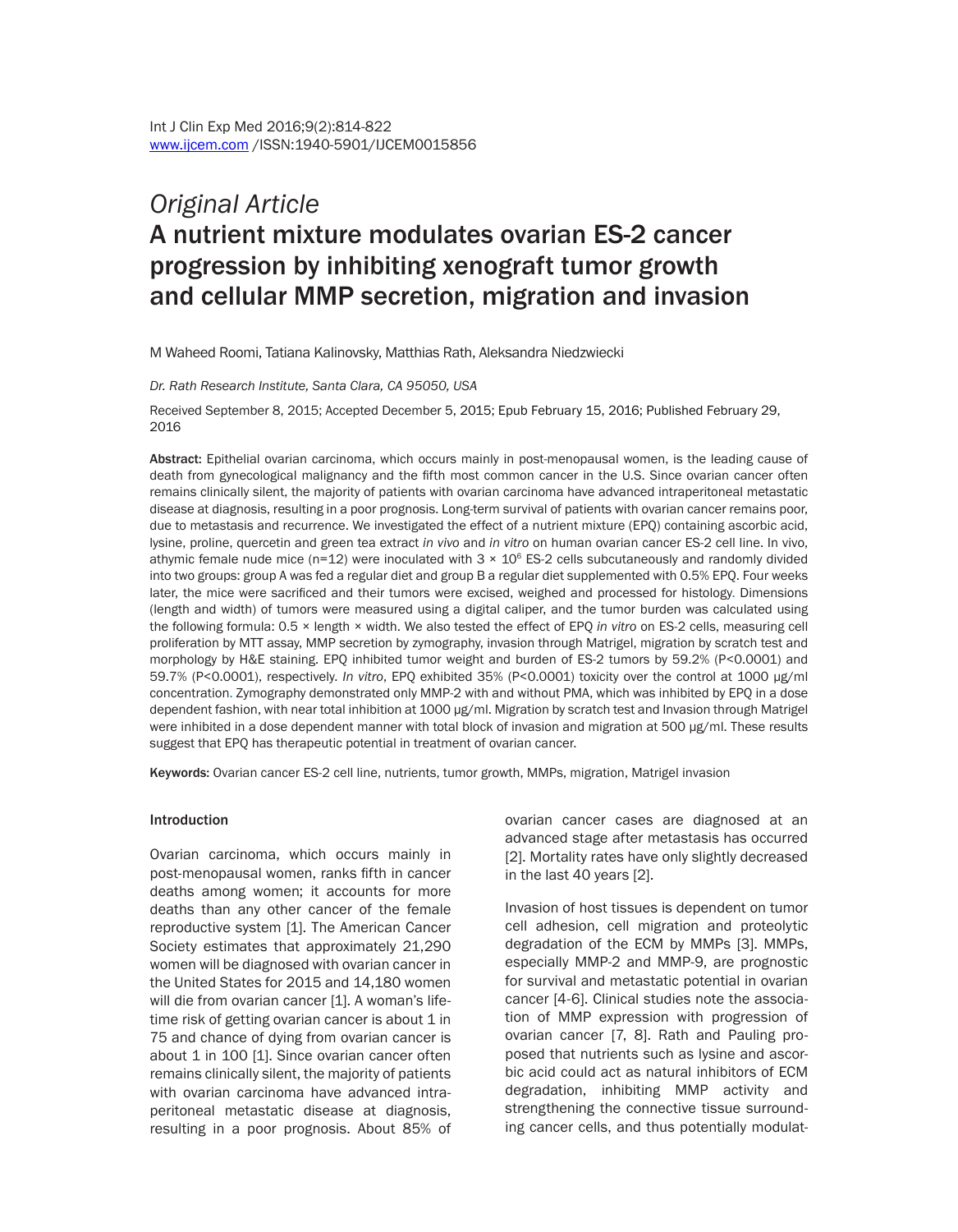ing tumor growth and expansion [9]. We have developed strategies to inhibit cancer development and its spread using naturally occurring nutrients such as lysine, proline, ascorbic acid and green tea extract. This nutrient mixture has exhibited synergistic anticancer activity *in vivo* and *in vitro* in a number of cancer cell lines through inhibition of cancer cell growth, MMP secretion, invasion, metastasis, and angiogenesis [10].

A previous study on the effect of a nutrient mixture containing ascorbic acid, lysine, proline and green tea extract on ovarian cell line SK-OV-3 demonstrated inhibition of ovarian cancer cell proliferation, MMP-2 secretion, and Matrigel invasion *in vitro* [11]. In this study, our objective was to study the effect of supplementation with a nutrient mixture on xenograft tumor growth of ovarian ES-2 in female nude mice and the effect of the nutrient mixture *in vitro* on cell proliferation, MMP secretion, migration and Matrigel invasion.

# Materials and methods

Human ovarian cancer cell line ES-2, along with the culture media DMEM, were obtained from ATCC (American Type Culture Collection, Rockville, MD). Antibiotics, penicillin and fetal bovine serum (FBS), were obtained from Gibco (BRL, Long Island, NY). Twenty-four-well tissue culture plates were obtained from Costar (Cambrdige, MA). Gelatinase zymography was performed in 10% Novex pre-cast SDS polyacrylamide gel (Invitrogen Inc.) with 0.1% gelatin in non-reducing conditions. The nutrient mixture (EPQ), prepared by VitaTech (Hayward, CA) was composed of the following ingredients in the relative amounts indicated: Vitamin C (as ascorbic acid and as Mg, Ca, and palmitate ascorbate) 700 mg; L-lysine 1000 mg; L-proline 750 mg; L-arginine 500 mg; N-acetyl cysteine 200 mg; standardized green tea extract (80% polyphenol) 1000 mg; quercetin from quercetindihydrate, *saphora japonica* 50 mg; selenium 30 μg; copper 2 mg; manganese 1 mg. All other reagents used were of high quality and were obtained from Sigma, unless otherwise indicated.

# *In vivo studies*

*Animals:* Female nude mice, approximately five weeks of age on arrival, were purchased from Simonsen Laboratories, Gilroy, CA and maintained in microisolator cages under pathogenfree conditions on a 12-hour light/12-hour dark schedule for a week. All procedures were performed according to humane and customary care and use of experimental animals and followed a protocol approved by internal institutional animal safety review committee.

*Experimental design:* After housing for a week, the mice (n=12) were inoculated subcutaneously with  $3 \times 10^6$  ovarian ES-2 cells in 0.2 ml PBS and 0.1 ml Matrigel (BD Bioscience, Bedford, MA). After injection, the mice were randomly divided into two groups; the Control group of mice was fed regular Purina mouse chow and the EPQ group the regular diet supplemented with 0.5% EPQ (w/w). The regular diet was Laboratory Rodent Diet 5001 from Purina Mills (Gray Summit, MO, USA) LLC/Test Diet. The 0.5% EPQ diet was milled and pressed by Purina Mills, LLC and generated by Vitatech (Tustin, CA, USA). During the study, the mice consumed, on the average, 4 g of their respective diets per day. Thus, the supplemented mice received approximately 20 mg of EPQ per day. After four weeks, the mice were sacrificed and their tumors were excised and processed for histology. Dimensions (length and width) of tumors were measured using a digital caliper, and the tumor burden was calculated using the following formula:  $0.5 \times$  length  $\times$  width. Mean weight of mice at initiation of study and termination of study did not differ significantly between the groups.

*Histology:* Tissue samples were fixed in 10% buffered formalin. All tissues were embedded in paraffin and cut at 4-5 microns. Sections were deparaffinized through xylene and graduated alcohol series to water and stained with hematoxylin and eosin (H&E) for evaluation using a standard light microscope.

# *In vitro studies*

*Cell culture:* Human ovarian cancer ES-2 cells were grown in DMEM medium supplemented with 10% FBS, penicillin (100 units/mL) and streptomycin (100 μg/mL) in 24-well tissue culture plates. Cells were incubated with 1 mL of media at 37°C in a tissue culture incubator equilibrated with 95% air and 5%  $CO<sub>2</sub>$ . At near confluence, the cells were treated with EPQ, dissolved in media and tested at 0, 50, 100,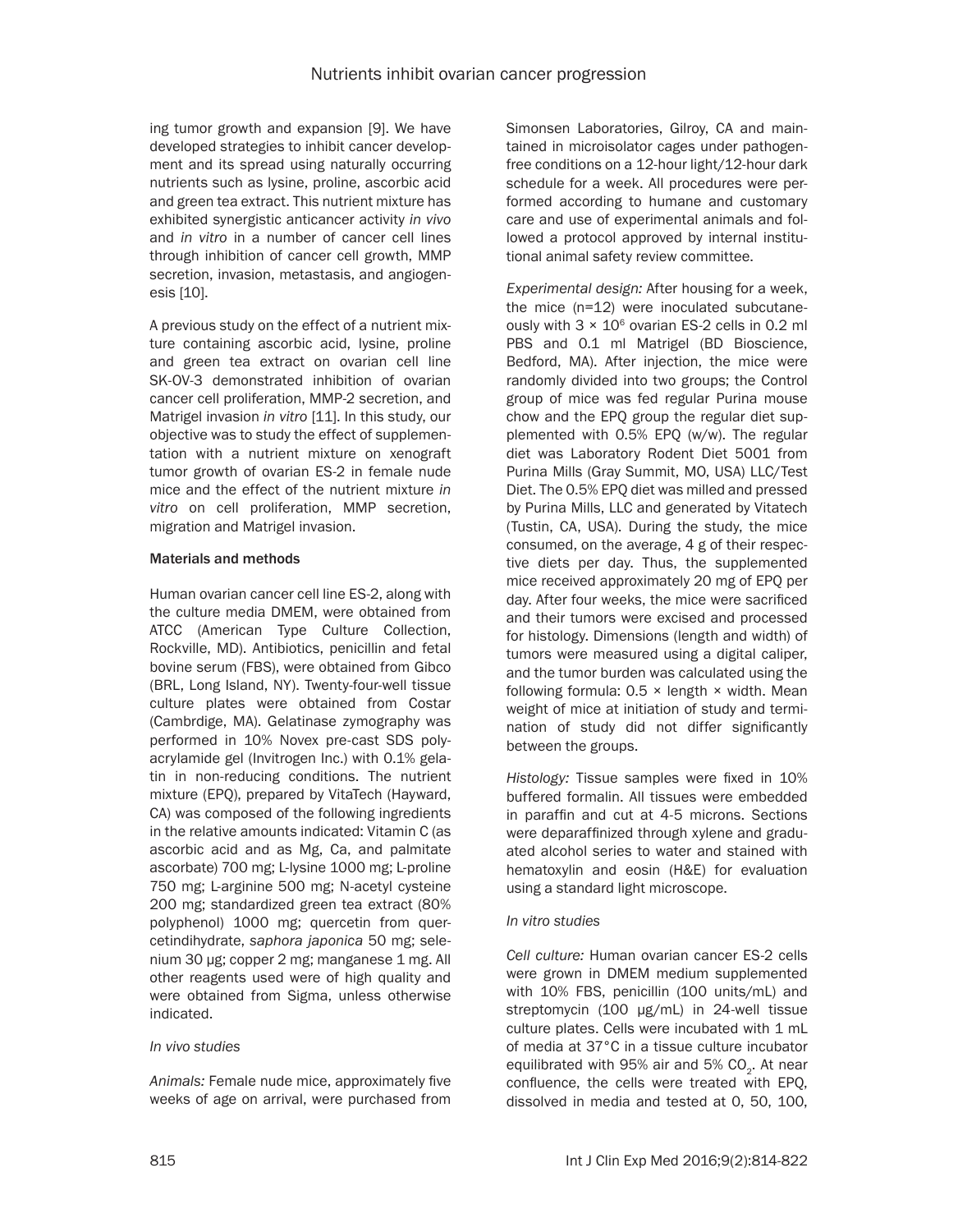

Figure 1. A. Effect of 0.5% EPO dietary supplementation on mean tumor weight of ES-2 xenografts in female nude mice injected with 3×10<sup>6</sup> ES-2 cells. (\*Indicates significance of P<0.0001 with respect to control). B. Effect of 0.5% EPQ dietary supplementation on tumor burden of ES-2 xenografts in female nude mice. (\*Indicates significance of P<0.0001 with respect to control).



Figure 2. Gross photographs of representative tumors from groups.

250, 500, and 1000 µg/ml in triplicate at each dose. Phorbol 12-myristate 13-acetate (PMA), 100 ng/ml was added to cells to induce MMP-9 secretion. The plates were then returned to the incubator.

*MTT assay:* Cell viability was evaluated by MTT assay, a colorimetric assay based on the ability of viable cells to reduce a soluble yellow tetrazolium salt [3-(4,5-dimethylthiazol-2-yl) 2,5 diphenyl tetrazolium bromide] (MTT) to a blue formazan crystal by mitochondrial succinate dehydrogenase activity of viable cells. This test is a good index of mitochondrial activity and thus of cell viability. After 24 h incubation, the cells were washed with phosphate buffered saline (PBS) and 500 μL of MTT (Sigma #M-2128) 0.5 mg/ml in media was added to each well. After MTT addition (0.5 mg/ml) the plates were covered and returned to the 37°C incubator for 2 h, the optimal time for formazan product formation. Following incubation, the supernatant was carefully removed from the wells, the formazan product was dissolved in 1 ml DMSO, and absorbance was measured at 570 nm in Bio Spec 1601, Shimadzu spectrometer. The  $OD_{570}$  of the DMSO solution in each well was considered to

be proportional to the number of cells. The  $OD_{570}$  of the control (treatment without supplement) was considered 100%.

*Gelatinase zymography:* Gelatinase zymography was performed in 10% Novex Pre-Cast SDS Polyacrylamide Gel (Invitrogen Corporation) in the presence of 0.1% gelatin under non-reducing conditions. Culture media (20 μl) were mixed with sample buffer and loaded for SDS-PAGE with Tris glycine SDS buffer, as suggested by the manufacturer (Novex). Samples were not boiled before electrophoresis. Following elec-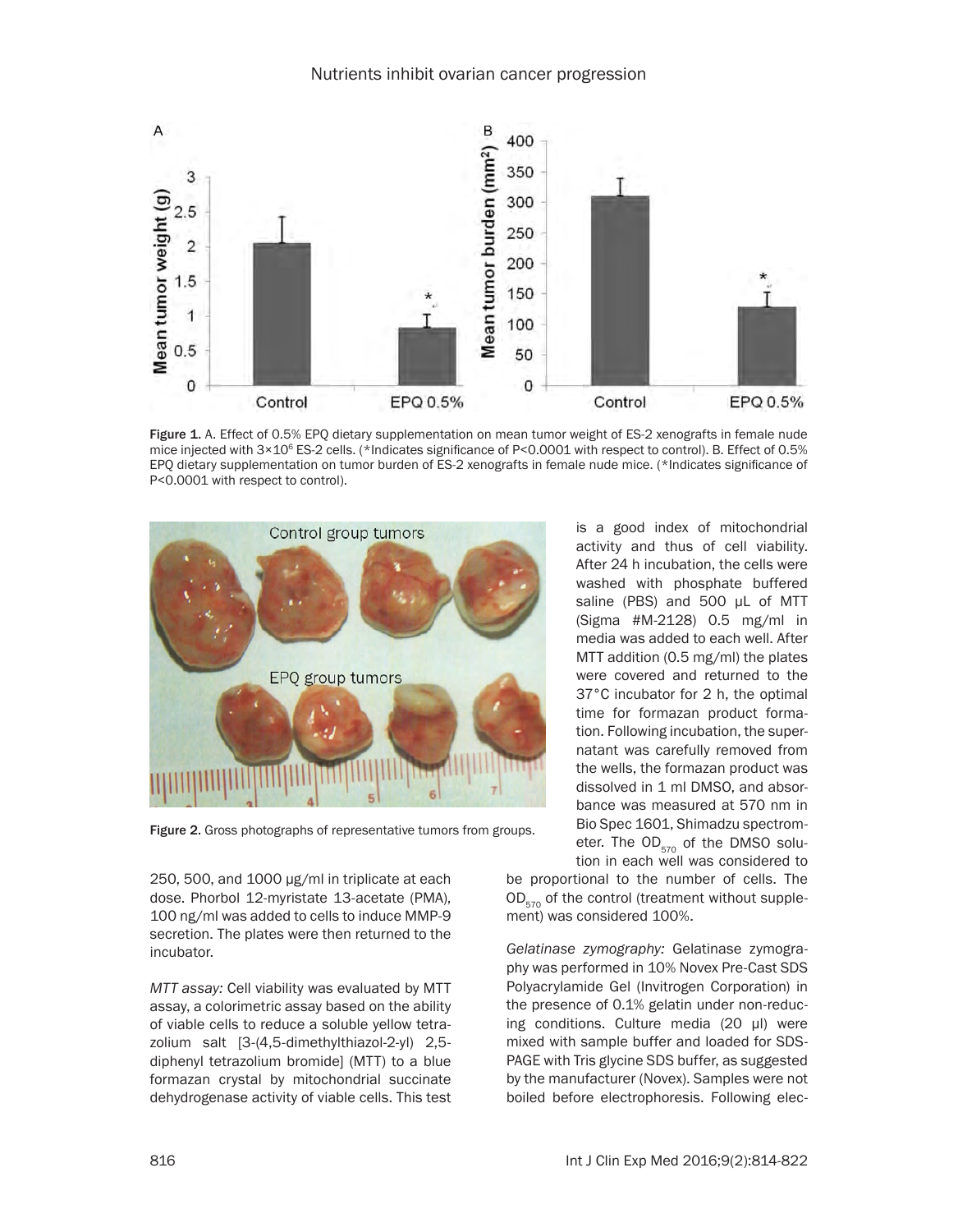

trophoresis the gels were washed twice in 2.5% Triton X-100 for 30 minutes at room temperature to remove SDS. The gels were then incubated at 37°C overnight in substrate buffer containing 50 mM Tris-HCl and 10 mM CaCl<sub>2</sub> at pH 8.0 and stained with 0.5% Coomassie Blue R250 in 50% methanol and 10% glacial acetic acid for 30 minutes and destained. Upon renaturation of the enzyme, the gelatinases digested the gelatin in the gel, producing clear bands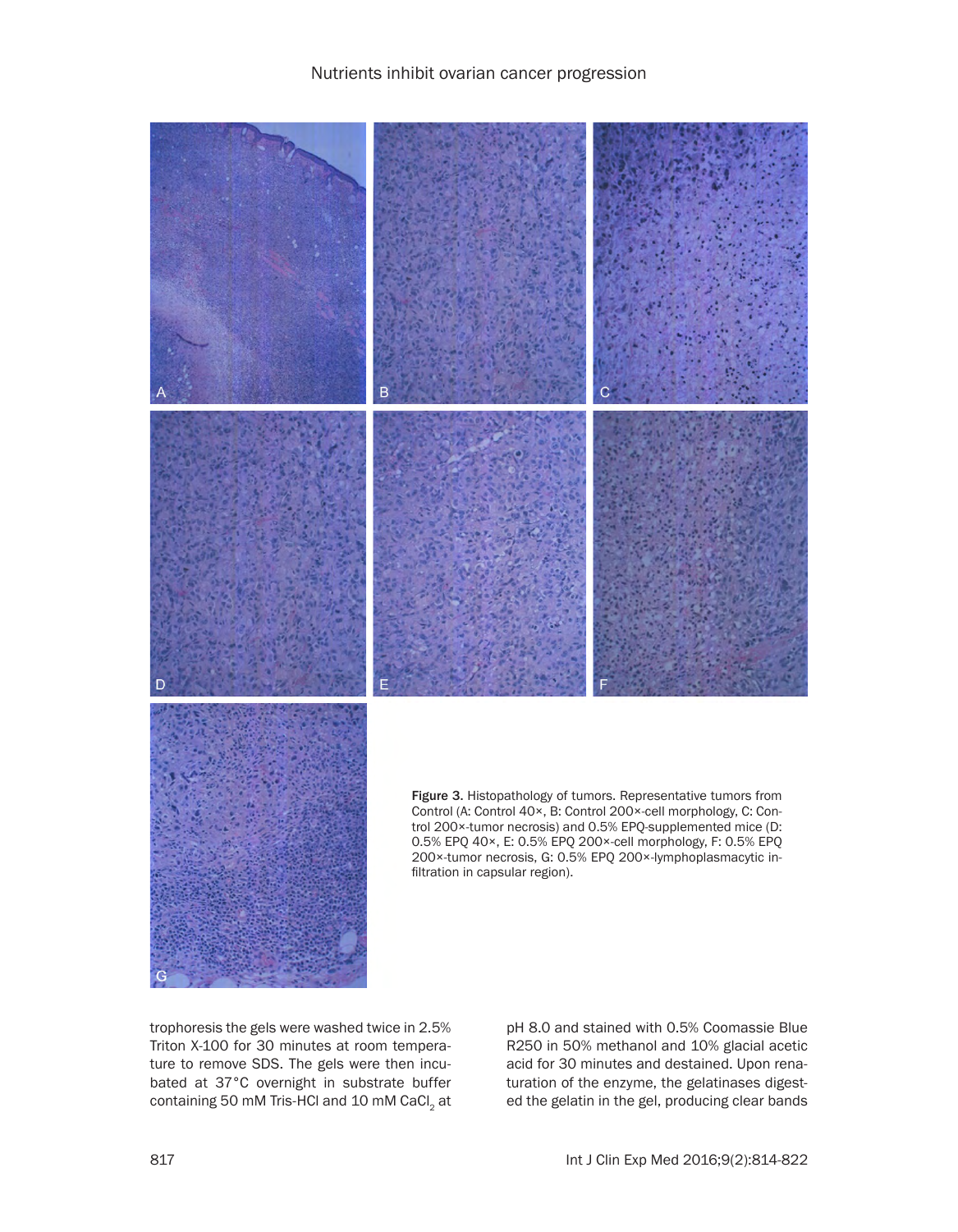

Figure 4. Effect of EPQ on viability of ES-2 cells: MTT 24 h. (\*Indicates significance of at least (P<0.0001) with respect to control).



Figure 5. Effect of EPQ on untreated (A) ES-2 cell MMP-2 and MMP-9 secretion and on PMA (100 ng/ml)-treated (B) ES-2 cell MMP-2 and MMP-9 secretion. Legend: 1-Control, 2-6EPQ50, 100, 250, 500, 1000 μg/mL.

against an intensely stained background. Protein standards were run concurrently and approximate molecular weights were determined by plotting the relative mobilities of known proteins.

*Matrigel Invasion:* Invasion studies were conducted using Matrigel (Becton Dickinson) inserts in 24-well plates. Suspended in medium, ES-2 cells were supplemented with nutrients, as specified in the design of the experiment and seeded on the insert in the well. Thus both the medium on the insert and in the well contained the same supplements. The plates with the inserts were then incubated in a culture incubator equilibrated with 95% air and 5% CO<sub>2</sub> for 24 hours. After incubation, the media from the wells were withdrawn. The cells on the upper surface of the inserts were gently scrubbed away with cotton swabs. The cells that had penetrated the Matrigel membrane and migrated onto the lower surface of the Matrigel were stained with hematoxylin and eosin and visually counted under the microscope.

*Cell migration: scratch test:* To study cell migration, a 2-mm wide single uninterrupted scratch was made from the top to bottom of culture plates of ES-2 cells grown to confluence. Culture plates were washed with PBS and incubated with EPQ in medium and tested at 0, 50, 100, 250, 500 and 1000 μg/mL, in triplicate at each dose for 24 h. Cells were washed with PBS, fixed and stained with H&E and photomicrographs were taken.

*Morphology: H&E:* Morphology of cells cultured for 24 h in test concentrations of EPQ were evaluated by H&E staining and observed and photographed by microscopy.

#### *Statistical analysis*

The results were expressed as means ± SD, as indicated in the results, for the groups. Data was analyzed by independent sample "t" test using MedCalc software (Mariakerke, Belgium). A threshold of P<0.05 was defined as statistically significant.

#### Results

#### *In vivo*

*Tumor growth and burden:* NM strongly inhibited the growth of ES-2 xenografts in female nude mice. Mean tumor weight was inhibited by 59.3% (P<0.0001) with EPQ 0.5% dietary supplementation, as shown in Figure 1A and tumor burden was inhibited by 58.7% (P<0.0001), as shown in Figure 1B.

*Histology:* Histologically, the tumors from both groups were irregularly round, skin subcutaneous masses, consistent with clear cell ovarian carcinoma. Tumors from Control and EPQ-supplemented mice were similar morphologically, but the tumors from supplemented mice were significantly smaller in size. (See gross photographs of tumors from groups in Figure 2). Areas of tumor necrosis ranged from 50-80% of tumor mass in the Control group compared to 20-70% in the EPQ group. Necrosis was not associated with neutrophilic infiltration and the capsular region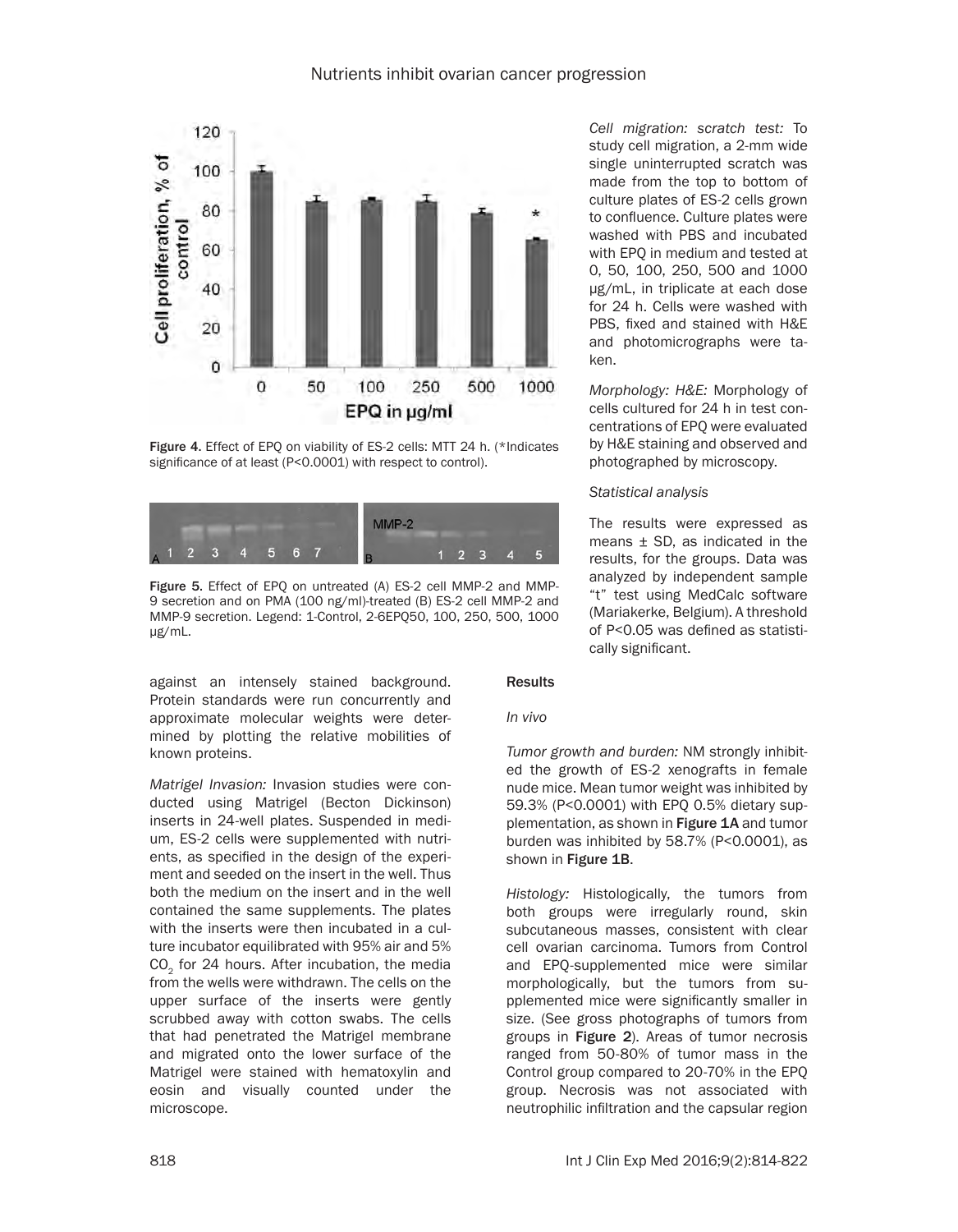

of some tumors was infiltrated with lymphoplasmacytic cells. See Figure 3.

## *In vitro*

*Cell proliferation:* EPQ exhibited dose-dependent inhibition of ovarian ES-2 cell proliferation *in vitro* with 35% (P<0.0001) decrease at 1000 μg/mL EPQ, compared to the Control, as shown in Figure 4.

*Gelatinase zymography:* Zymography only demonstrated MMP-2 secretion by normal and PMA-treated ES-2 cells. EPQ inhibited MMP-2 secretion in a dose-dependent fashion with near total inhibition at 500 and 1000 μg/mL, as shown in Figure 5A and 5B.

*Matrigel invasion:* EPQ significantly inhibited ES-2 cell invasion through Matrigel in a dosedependent manner, with total block at 500 μg/ mL, as shown in Figure 6.

*Cell migration: scratch test:* EPQ reduced cell migration in a dose-dependent manner, with complete block of ES-2 cells at 500 μg/mL.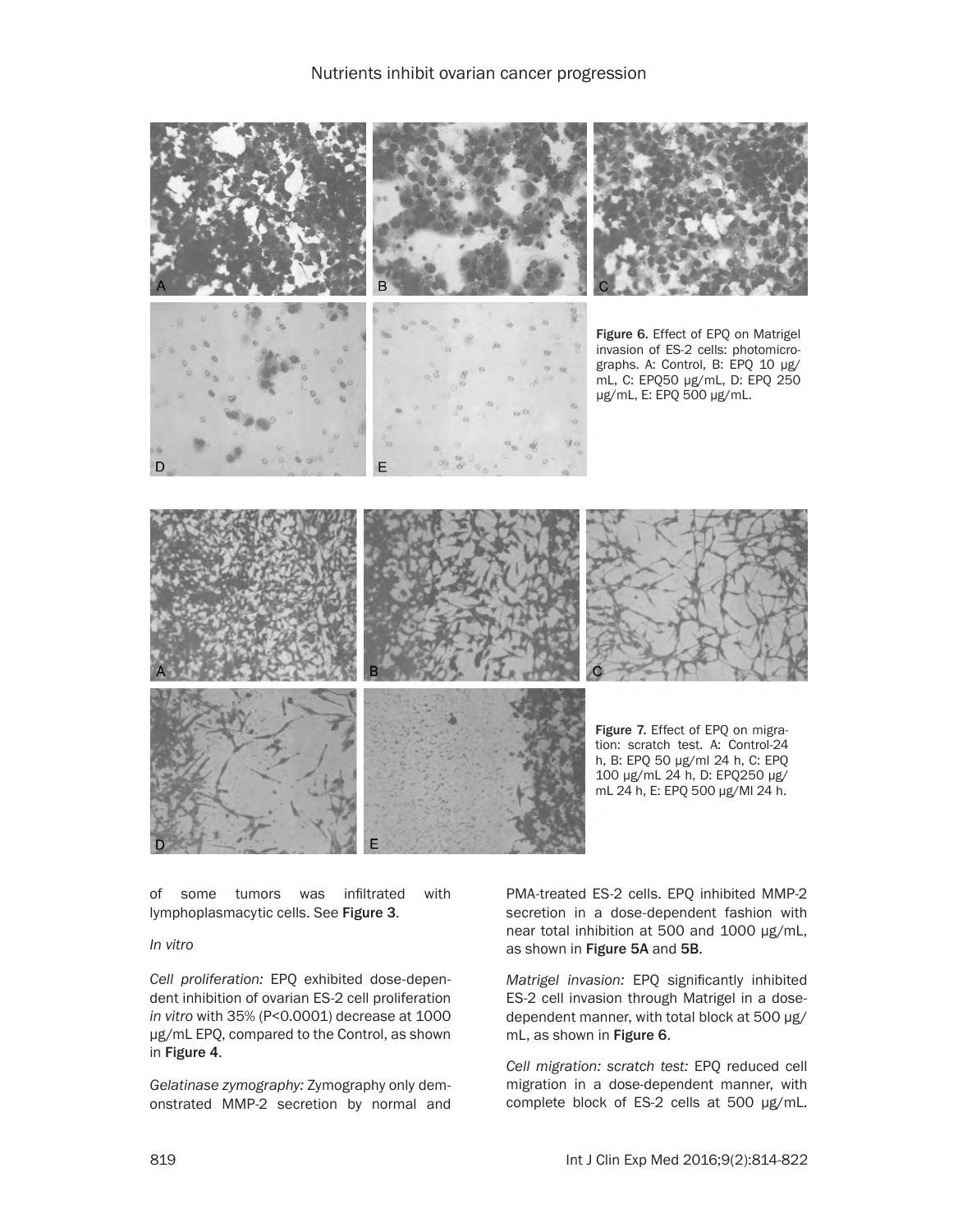

Photomicrographs of the results for the scratch test for ES-2 cells are shown in Figure 7.

*Morphology: H&E staining:* H&E staining showed no morphological changes below EPQ 1000 µg/ml, as shown in Figure 8.

#### **Discussion**

The results of the *in vivo* study of human ovarian ES-2 xenografts in immune impaired (athymic) female nude mice demonstrated significant suppression of ovarian cancer ES-2 tumor growth (59.3% inhibition of mean tumor weight and 58.7% inhibition of mean tumor burden) with EPQ0.5% dietary supplementation. Results from the cellular proliferation study support the *in vivo* findings, as EPQ showed increased toxicity in ES-2 cells in a dose-dependent manner, with 35% inhibition of cell growth in cells exposed to 1000 μg/mL EPQ.

Tumor cell invasion is dependent on cell adhesion, cell migration, and proteolytic degradation of the ECM by MMPs [3]. As mentioned earlier, literature documents that MMPs, especially MMP-2 and MMP-9 are prognostic for survival and metastatic potential in ovarian cancer [4-6]. Xu et al. reported significant correlations between activated MMP-2 and invasiveness, metastasis and disease progression in epithelial ovarian carcinomas [6].

The results from our *in vitro* study of ovarian cancer ES-2 cells demonstrated potent, significant suppression of invasive parameters by the micronutrient mixture. EPQ inhibited MMP-2 secretion with near total block at 500 µg/ml and 100% inhibition of invasion of cells through Matrigel at 500 µg/ml. Migration of cells using scratch test showed total block at EPQ 500 µg/ ml.

Use of natural health products to prevent, inhibit and reverse carcinogenesis is gaining increasing importance, since scientific evidence shows that high consumption of fruits and vegetables are associated with reduced risk of various cancers [12, 13]. EPQ was formulated by defining critical physiological targets in cancer progression and metastasis. Optimal ECM structure depends upon adequate supplies of ascorbic acid and the amino acids lysine and proline to ensure proper synthesis and hydroxylation of collagen fibers. In addition, lysine contributes to ECM stability as a natural inhibitor of plasmin-induced proteolysis [9, 14]. Manganese and copper are also essential for collagen formation. There is considerable documentation of the potency of green tea extract in modulating cancer cell growth, metastasis, angiogenesis, and other aspects of cancer progression [15-21]. N-acetyl cysteine and selenium have demonstrated inhibition of tumor cell MMP-9 and invasive activities, as well as migration of endothelial cells through ECM [22-24]. Ascorbic acid demonstrates cytotoxic and antimetastatic actions on malignant cell lines [25- 29] and cancer patients have been found to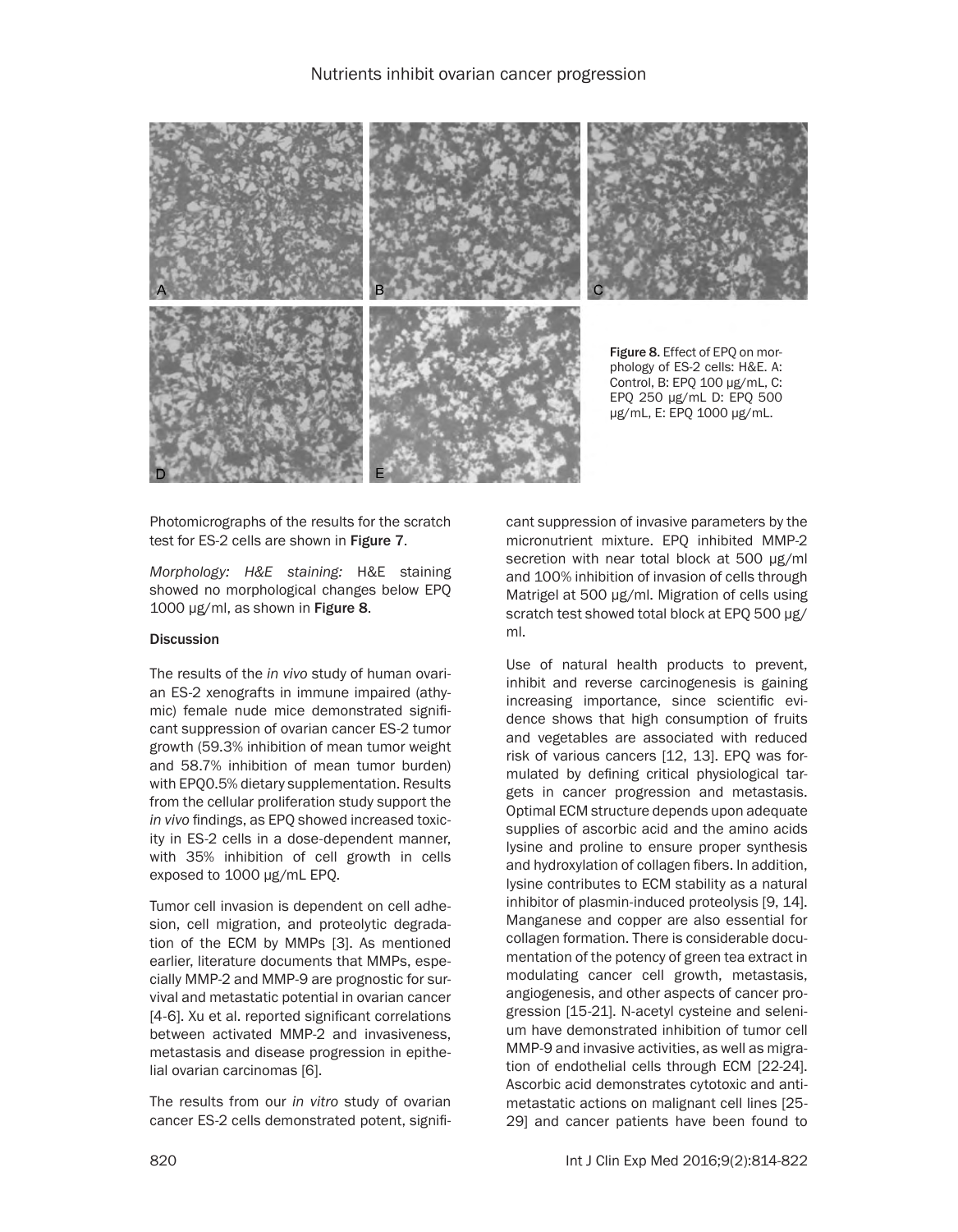have low levels of ascorbic acid [30, 31]. Low levels of arginine, a precursor of nitric oxide (NO), can limit the production of NO, which has been shown to predominantly act as an inducer of apoptosis [32]. Cancer preventive effects of quercetin include induction of cell cycle arrest, apoptosis and antioxidant functions [33]. Induction of apoptosis by quercetin in cancer cells during different cell cycle stages without affecting normal cells has been documented in various cancers *in vivo* and *in vitro* [33].

#### **Conclusion**

Current treatment methods for ovarian cancer are generally ineffective and have not improved in 40 years. Thus, there is a need for development of effective therapeutic agents for these cancers with minimal toxicity. Our studies demonstrated that the mixture of the non-toxic components of EPQ significantly inhibited the growth and tumor burden of ovarian cancer cell line ES-2 *in vivo*. In addition, invasive parameters, such as ES-2 cell line MMP-2 secretion, migration and invasion were significantly inhibited by EPQ *in vitro*. These findings suggest potential of EPQ in treatment of ovarian cancer.

#### Acknowledgements

Consulting pathologist Alexander de Paoli, DVM, PhD, IDEXX Reference Laboratories provided histopathology slides of ovarian cancer ES-2tumors. The research study was funded by Dr. Rath Health Foundation (Santa Clara, CA, USA), a non-profit organization.

## Disclosure of conflict of interest

None.

Address correspondence to: Dr. Aleksandra Niedzwiecki, Dr. Rath Research Institute, 1260 Memorex Drive, Santa Clara, CA 95050, USA. Tel: 408-807- 5564; Fax: 408-567-5030; E-mail: [author@drrath.](mailto:author@drrath.com) [com](mailto:author@drrath.com)

#### References

- [1] American Cancer Society. What are the key statistics about ovarian cancer? http://www. cancer.org/cancer/ovariancancer/detailedguide/ovarian-cancer-key-statistics Accessed 7/28/15. Last revised 3/12/15.
- [2] Ovarian Cancer Alliance: Ovarian Cancer. Statistics. http://www.ovariancancer.org/about/ statistics/Accessed 7/28/15.
- [3] Duffy MJ. The role of proteolytic enzymes in cancer invasion and metastasis. Clin Exp Metastasis 1992; 10: 145-155.
- [4] Davidson B, Goldberg I, Gotlieb WH, Kopoiovic J, Ben-Baruch G, Nesland JM, Berner A, Byrne M and Reich R. High levels of MMP-2, MMP-9, MT1-MMP and TIMP-2 mRNA correlate with poor survival in ovarian carcinoma. Clin Exp Metastasis 1999; 17: 799-808.
- [5] Davidson B, Goldberg I, Gotlieb WH, Kopoiovic J, Ben-Baruch G, Nesland JM and Reich R. The prognostic value of metalloproteinases and angiogenic factors in ovarian carcinoma. Mol Cell Endocrinol 2002; 187: 39-45.
- [6] Wu X, Li H, Kang L, LiL, Wang W and Shan B. Activated matrix metalloproteinase-2a potential maker of prognosis for epithelial ovarian cancer. Gynecol Oncol 2002; 84: 126-134.
- [7] Lopata A, Agresta F, Quinn MA, Smith C, Ostor AG and Salamonsen LA. Detection of endometrial cancer by determination of matrix metalloproteinases in the uterine cavity. Gynecol Oncol 2003; 90: 318-324.
- [8] Torng PL, Mao TL. Chan WY, Huang SC and Lin CT. Prognostic significance of stromal metalloproteinase-2 in ovarian adenocarcinoma and in relation to carcinoma progression. Gynecol Oncol 2004; 92: 559-567.
- [9] Rath M and Pauling L. Plasmin-induced proteolysis and the role of apoprotein (a), lysine and synthetic analogs. Orthomol Med 1992; 7: 17- 23.
- [10] Niedzwiecki A, Roomi MW, Kalinovsky T and Rath M. Micronutrient synergy–a new tool in effective control of metastasis and other key mechanisms of cancer. Cancer Metastasis Rev 2010; 29: 529-543.
- [11] Roomi MW, Ivanov V, Kalinovsky T, Niedzwiecki A and Rath M. Inhibition of matrix metalloproteinase-2 and invasion of human ovarian cancer cell SK-OV-3 with lysine, proline, arginine, ascorbic acid and green tea extract. J Obstet Gynaecol Res 2006; 32: 148-154.
- [12] Aldercreutz H. Western diet and Western disease: some hormonal and biochemical mechanisms and associations. Scand J Clin Lab Invest Suppl 1990; 201: 3-23.
- [13] Miller AB. Diet and Cancer: A review. Acta Oncologica 1990; 29: 87-95.
- [14] Sun Z, Chen YH, Wang P, Zhang J, Gurewich V, Zhang P and Liu JN. The blockage of high-affinity lysine binding sites of plasminogen by EACA significantly inhibits prourokinase-induced plasminogen activation. Biochem Biophys Acta 2002; 1596: 182-192.
- [15] Kemberling JK, Hampton JA, Keck RW, Gomez MA and Selman SH. Inhibition of bladder tumor growth by the green tea derivative epigallocatechin-3-gallate. J Urol 2003; 170: 773-6.